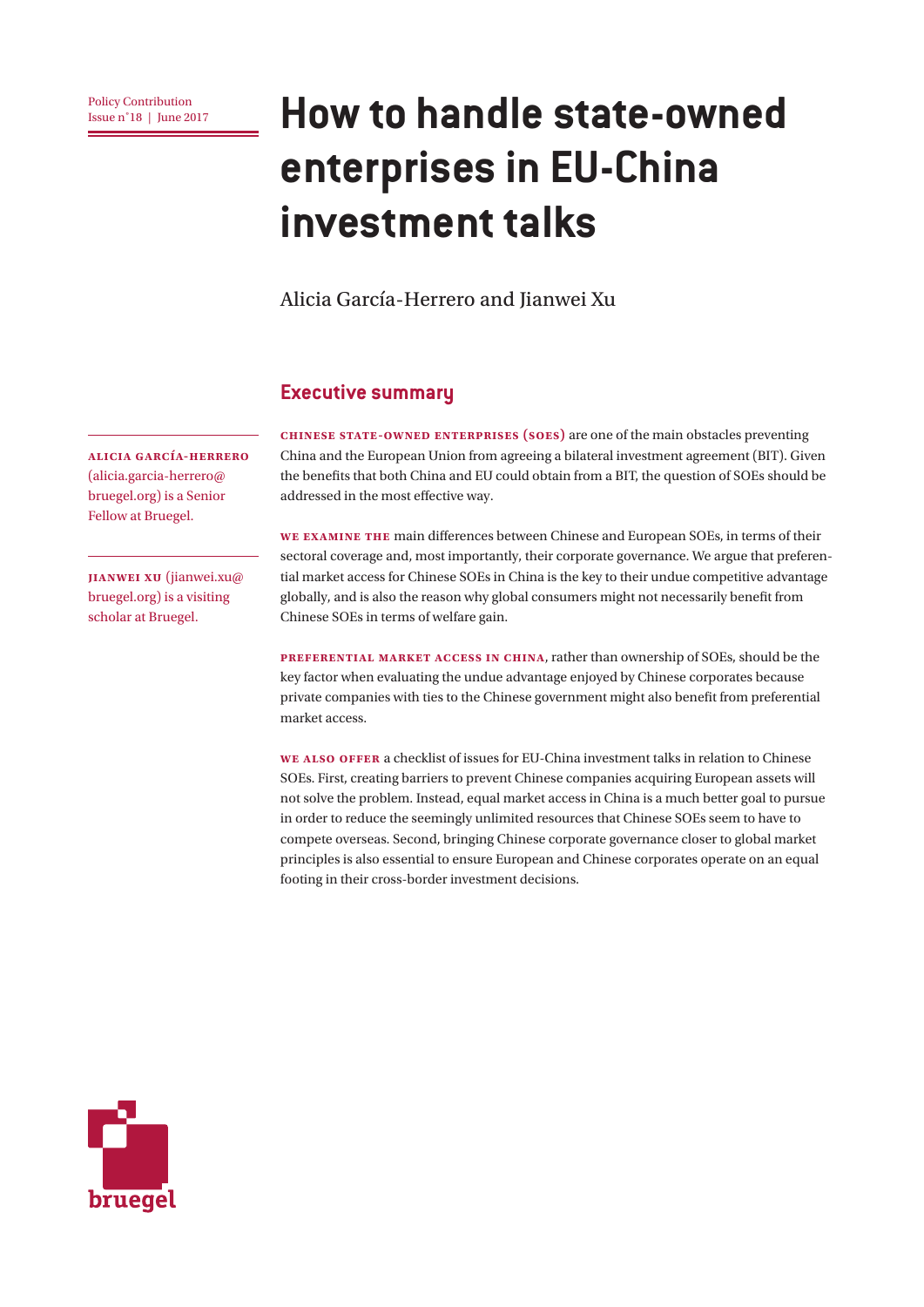### **1 Introduction**

Although trade between the European Union and China has been soaring, bilateral investment has remained moderate. Only quite recently has Chinese outward foreign direct investment (FDI) in the EU started to rise substantially, but there is increasing uncertainty about whether this can continue. At the same time, European FDI in China has remained stagnant as European companies increasingly struggle on the Chinese market.

Aware of the potential benefits of FDI, the EU and China have been negotiating a bilateral investment treaty (BIT) for more than three years, with the objectives of unifying and further relaxing restrictions on FDI, and of putting on an equal footing Chinese and EU investors and EU member states, most of which already have BITs with China. In the same vein, the United States has also been negotiating a BIT with China.

While the content of the negotiations is not fully disclosed, either for the US or the EU BIT with China, there are enough official statements and even official updates on the negotiations from European Commission to argue that the dominance of state-owned enterprises (SOEs) in China is clearly a difficult issue. More specifically, the EU argues that SOEs do not follow market principles fully, partly because of the explicit or implicit government support they receive, and this undermines market efficiency. In addition, there is also a disagreement over how to settle disputes between investors, in particular those that involve SOEs. The treatment of SOEs seems to have become one of the most contentious aspects of the ongoing negotiations on an EU-China BIT.

We suggest ways in which the EU and China can enhance their bilateral investments while protecting their interests and understanding the differences in their economic structures. In other words, China, with an economy that continues to be state-driven to a considerable extent, will need to make changes to allow for equal treatment in market access, while the EU will need to acknowledge the role that SOEs play in China's economic model.

We start with a comparison between the roles played by Chinese SOEs and by their European counterparts, finding striking differences in their sectoral coverage. We then look at two major concerns about Chinese SOEs: preferential treatment by government, and their non-commercial objectives. Though these concerns might be justified, there could be similar concerns about private companies, especially if they are large enough and operate in strategic sectors in which natural security could potentially be at stake. On this basis, we offer guidelines on the treatment of SOEs in a potential EU-China BIT. The key issue is market access in China, to guide Chinese SOE behaviour in Europe and to ensure European companies in China can operate on an equal footing. We argue that focusing on market access – rather than on type of ownership – is more relevant for the EU-China BIT negotiations. Finally, we consider the SOE chapter of the recently concluded EU-Vietnam free trade agreement (FTA)<sup>1</sup> as a potential benchmark for the ongoing negotiations between China and the EU.

### **2 The EU-China investment relationship**

Economic cooperation between China and the EU has increased over the past thirty years to the point where the EU is now China's largest trading partner, and China is the EU's second largest trading partner after the United States. Nevertheless, bilateral FDI has until quite recently remained relatively subdued, especially China's outward FDI. In 2011, China's outward FDI (including that from Hong Kong) accounted for only 1 percent of EU total inward FDI, whereas China took 3.5 percent of the EU's outward FDI. Given the size of the Chinese economy in the world already in 2011, this can be considered relatively modest.

1 At time of writing, the EU-Vietnam free trade agreement had been reached but not implemented.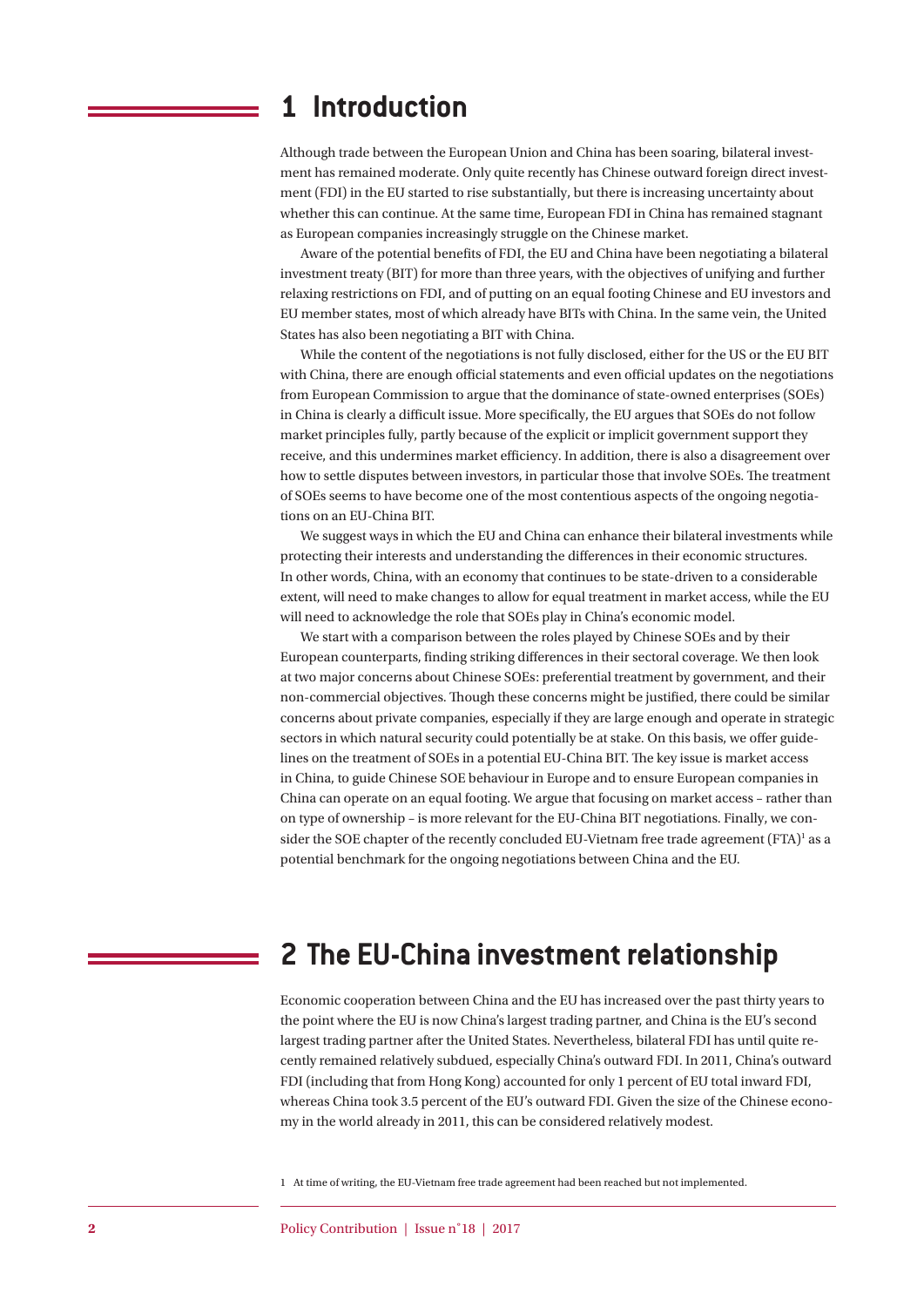More recently, Chinese have entrepreneurs started to head abroad for direct investment and Chinese FDI in the EU has scaled up. The push factor for Chinese investors has been decreasing returns on domestic investment; the pull factor has been more availability of potential investments since the global financial crisis and their relatively lower cost. Against this backdrop, Chinese FDI in the EU soared to about €20 billion in 2015. The EU has become one of China's key destinations, accounting for 41.9 percent of China's total direct investment in the developed economies . Chinese FDI has also become increasingly relevant for the EU, making up 8 percent of FDI inflows in 2015. Meanwhile, EU investment in China has been quite erratic during the last few years, but did decrease substantially from €20.9 billion in 2013 to €6.9 billion in 2015 (Figures 1 and 2). The closer investment relationship between China and the EU is more apparent in their relative shares compared to other partners, with China's share leaping significantly in 2014 (Table 1).





Source: Bruegel based on Hanemann and Huotari (2016).



#### **Figure 2: EU FDI transactions in China (€ millions)**

Source: Bruegel based on Eurostat.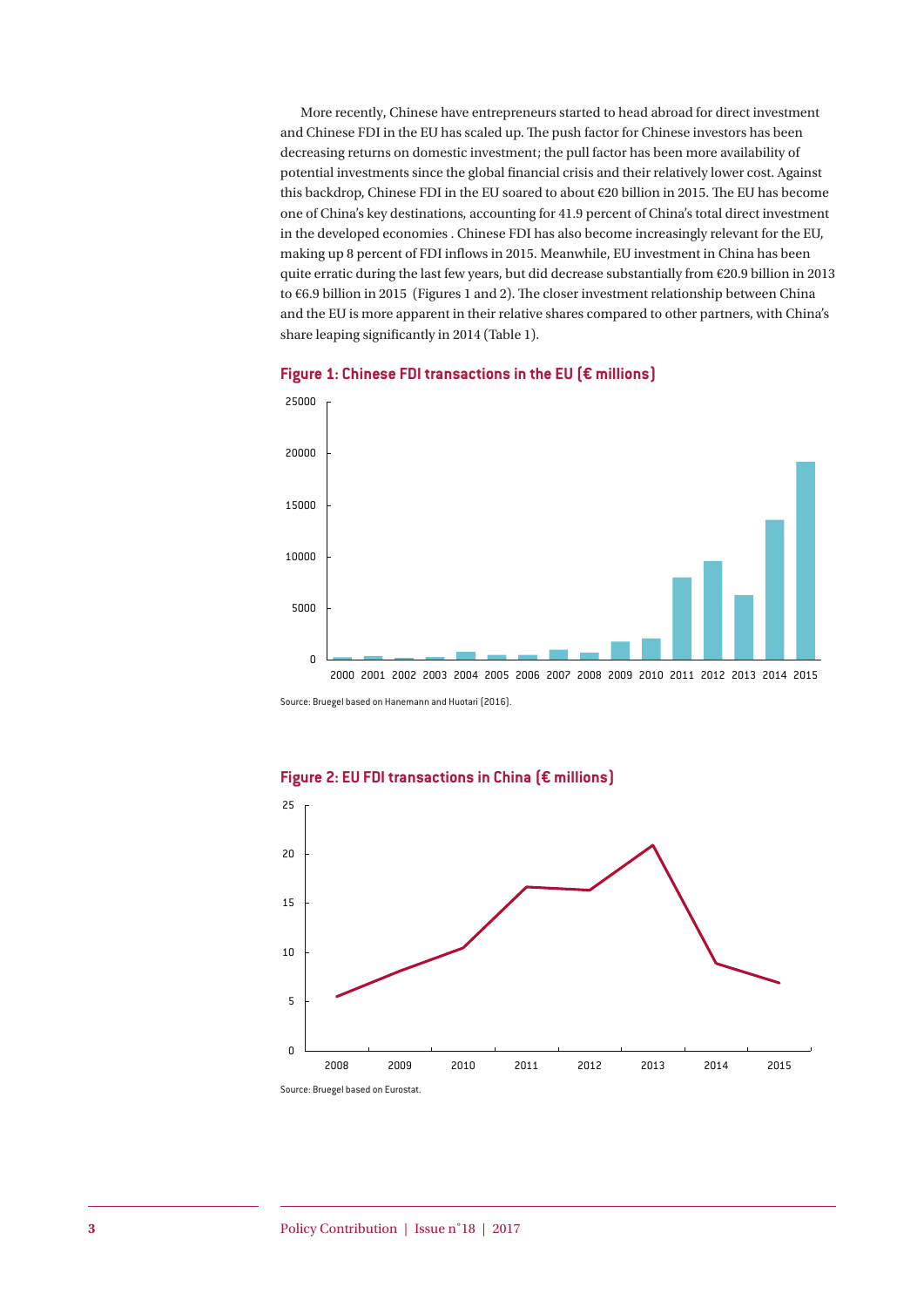|                                        | <b>Outward FDI flows</b> |        |        | <b>Inward FDI flows</b> |        |        |          |            |
|----------------------------------------|--------------------------|--------|--------|-------------------------|--------|--------|----------|------------|
|                                        | 2011                     | 2012   | 2013   | 2014                    | 2011   | 2012   | 2013     | 2014       |
| Europe (non-<br>EU, including<br>EFTA) | 20.92%                   | 23.24% | 10.63% | $-68.12%$               | 13.27% | 21.75% | $-0.56%$ | 43.27%     |
| <b>United States</b>                   | 34.26%                   | 39.44% | 50.19% | $-142.85%$              | 60.97% | 38.62% | 69.60%   | $-25.10\%$ |
| Japan                                  | 3.51%                    | 5.15%  | 3.83%  | 15.14%                  | 1.03%  | 2.73%  | 1.30%    | 7.97%      |
| China                                  | 0.91%                    | 0.31%  | 1.50%  | $-0.99%$                | 2.43%  | 0.57%  | 1.91%    | 10.70%     |

#### **Table 1: Partners' shares of EU outward and inward FDI**

Source: Bruegel based on Eurostat.

In terms of Chinese FDI in Europe, there has also been a sea-change in terms of destination. A decade ago, Chinese FDI was concentrated in the European 'big three' economies (Germany, the UK and France). But by 2015, southern European economies accounted for almost half of all Chinese direct investment in the EU.

The rapid increase in FDI has triggered more frequent high-level exchanges between EU countries and China, and has occasionally led also to frictions and disputes. To further eliminate obstacles to bilateral FDI, China and the EU started to negotiate a BIT in November 2013. This has not happened in a vacuum as nearly all EU countries (except Ireland) already have a BIT in place with China; most of these treaties were agreed between the 1980s and early 1990s. The objectives of those treaties, however, were to bring FDI into China while protecting the legitimate operations of foreign businesses. The role of China in the global economy has changed and these old treaties clearly need to be updated. Some EU countries have upgraded their BITs with China (Table 2). The other very relevant reason to revisit the existing treaties between China and EU countries is that the responsibility for agreeing BITs is longer in the hands of member states, since the agreement of the Lisbon Treaty in 2009. Negotiation of BITs is now the responsibility of the European Commission and a new EU-China BIT would cover the whole of the EU.

In the absence of an EU-China BIT, there are wide disparities between the existing BIT treaties between China and EU member countries. In particular, China and central and eastern European countries have established the  $16+1<sup>2</sup>$  initiative to intensify and expand economic cooperation in a wide range of areas, including investment. The initiative seeks to enhance cooperation in three key fields: infrastructure, high technology and green technology. While these policies are generally handled at the level of member states, they are coordinated at European level. In some instances, such as transportation, EU planning financing coordination is involved<sup>3</sup>. The fact that China negotiates bilaterally with these countries potentially complicates that coordination, and also reduces the negotiating power of the EU as a whole. This is why the 16+1 initiative may be thought of as a strategy for China to influence EU policies from within, primarily with the aim of forcing through policies that are favourable to China<sup>4</sup>.

- 3 For example, the EU initiative to foster the Trans-European Transport Network (TEN-T).
- 4 Dragan Pavlicevic, 'China in Central and Eastern Europe: 4 Myths', *The Diplomat*, 16 June 2016.

<sup>2</sup> The 16+1 format covers China, 11 EU countries and 5 Balkan countries (Albania, Bosnia and Herzegovina, Bulgaria, Croatia, the Czech Republic, Estonia, Hungary, Latvia, Lithuania, Macedonia, Montenegro, Poland, Romania, Serbia, Slovakia and Slovenia).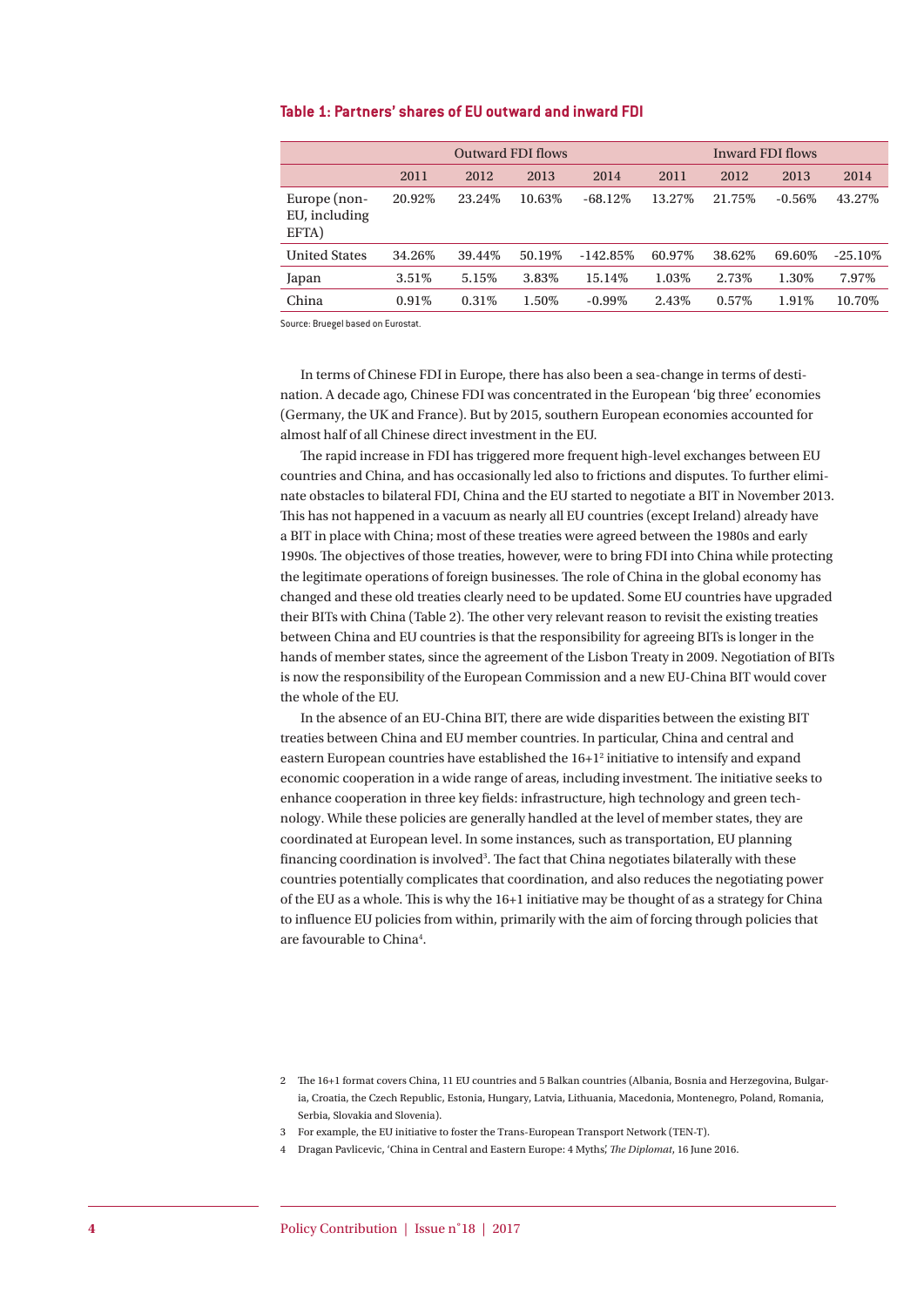|                        | <b>Signature Date</b> | <b>Valid Date</b> | Remarks               |
|------------------------|-----------------------|-------------------|-----------------------|
| Sweden                 | 29/03/1982            | 29/03/1982        |                       |
|                        | 27/09/2004            | 27/09/2004        | Valid since signature |
|                        | 10/07/1983            | 18/03/1985        |                       |
| Germany                | 01/12/2003            | 11/11/2005        | re-signed             |
|                        | 30/05/1984            | 19/03/1985        |                       |
| France                 | 26/11/2007            | 20/08/2010        | re-signed             |
| Belgium and Luxembourg | 04/06/1984            | 05/10/1986        |                       |
|                        | 06/06/2005            | 01/12/2009        | re-signed             |
| Finland                | 09/04/1984            | 26/01/1986        |                       |
|                        | 15/11/2004            | 15/11/2006        | re-signed             |
| Norway                 | 21/11/1984            | 10/07/1985        |                       |
| Italy                  | 28/01/1985            | 28/08/1987        |                       |
| Denmark                | 29/041985             | 29/04/1985        |                       |
| Netherlands            | 17/06/1985            | 01/02/1987        |                       |
|                        | 26/11/2001            | 01/08/2004        | re-signed             |
| Austria                | 12/09/1985            | 11/10/1986        |                       |
| UK                     | 15/05/1986            | 15/05/1986        |                       |
| Poland                 | 07/06/1988            | 08/01/1989        |                       |
| Bulgaria               | 27/06/1989            | 21/08/1994        |                       |
|                        | 26/06/2007            | 10/11/2007        | re-signed             |
| Hungary                | 29/05/1991            | 01/04/1993        |                       |
| Czech and Slovak       | 12/04/1991            | 01/12/1992        |                       |
| Slovak                 | 07/12/2005            | 25/05/2007        | new revision          |
|                        | 03/02/1992            | 01/12/1992        |                       |
| Portugal               | 09/12/2005            | 26/07/2008        | re-signed             |
|                        | 06/02/1992            | 01/05/1993        |                       |
| Spain                  | 24/11/2005            | 01/07/2008        | re-signed             |
| Greece                 | 25/06/1992            | 21/12/1993        |                       |
| Croatia                | 07/06/1993            | 01/07/1994        |                       |
| Estonia                | 02/09/1993            | 01/06/1994        |                       |
| Slovenia               | 13/09/1993            | 01/01/1995        |                       |
| Lithuania              | 08/11/1993            | 01/06/1994        |                       |
|                        | 12/07/1994            | 01/09/1995        |                       |
| Romania                | 16/04/2007            | 01/09/2008        | revised               |
| Malta                  | 22/02/2009            | 01/04/2009        |                       |
| Cyprus                 | 17/01/2001            | 29/04/2002        |                       |

#### **Table 2: China's existing BITs with EU member states**

Source: Chinese Ministry of Commerce.

At the same time, there are two main reasons for the European Commission to push for a BIT with China. First, since the Lisbon Treaty was signed in 2009, the Commission has had full responsibility for investment issues. Second, the Commission wants to avoid unfair competition between EU countries for Chinese investment.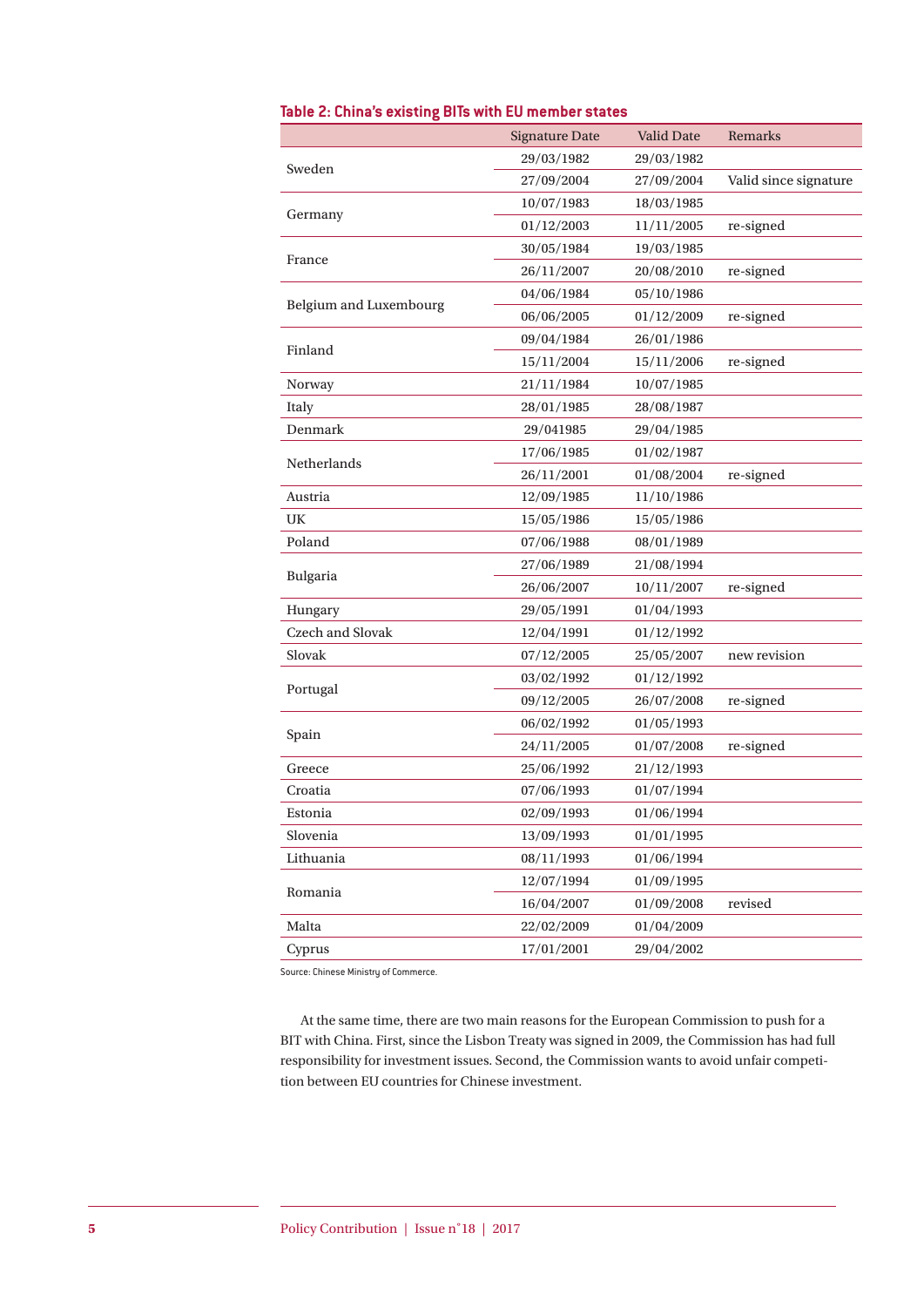In this context, the EU and China have agreed to pursue a deal that would protect investment, increase market access and address key challenges related to the regulatory environment, including those related to transparency, licensing and authorisation<sup>5</sup>. Although most of these issues are covered by existing bilateral agreements, an EU-level BIT with China provides a new opportunity to further reduce barriers to investment and boost bilateral FDI. The BIT also offers great benefits to China, given the rapid increase in Chinese investment in European Union countries in the last few years. Furthermore, a successful EU-China BIT could pave the way to a potential free trade agreement (FTA).

The twelfth round of EU-China BIT negotiations was wrapped up in September 2016 in Brussels. On a number of issues, however, there is no clear convergence between the two negotiating parties. A key point of difference appears to be market access. Market access for EU investors in China is restricted. China is one of the most restrictive countries in terms of market access for foreign investors, according to an index of restrictiveness in market access compiled by the OECD<sup>6</sup>. Beyond market access, EU authorities are concerned about potential discrimination against EU investors operating in China, including explicit or implicit preferential subsidies for certain enterprises. Such discrimination may also be a factor for Chinese companies operating in Europe. While market access is a more general issue, potential discrimination by means of implicit or explicit subsidies has linkages to the role played by Chinese SOEs. This is not only true for the Chinese economy, but also for Chinese investment in Europe because a good part of it (most of it until very recently) originates from SOEs.

As such, understanding the behaviour of Chinese SOEs, including how they differ from their European counterparts, is crucial for any further negotiations on the EU-China BIT.

### **3 What is special about SOEs? A comparison between the EU and China**

Theoretically, the most convincing justification for the existence of SOEs is achieving social objectives and/or correcting market failures. As such, most SOEs do not need to pursue a profit maximisation objective, and are often strictly regulated and assessed by government. In China, SOEs have a much wider scope as they originate from the planned economy era when they dominated all sectors (either SOEs or collectively-owned companies). Most Chinese SOEs, even now, are not established on the basis of correcting market failure, but more to carry out government objectives.

#### **Chinese SOEs: bigger, more pervasive and more dominant than their EU counterparts**

Although China started on its path of market reform and openness in the 1980s, it was only in the 1990s that reform started to have an impact on SOEs – a movement that happened under the slogan 'Grasping the large, letting go of the small'. The aim of that wave of reform was to limit the influence of the government over small-scale SOEs by transforming them into private firms or merging them with large state-owned enterprises. As a result, the number of SOEs declined more rapidly than SOEs' share of employees (Figure 3). In other words, SOEs became larger on average. Another important consequence was that a good part of the private firms existing in China today were SOEs until the late 1990s, meaning their current owners still have connections, directly or indirectly, with the Chinese government.

6 OECD Database: FDI regulatory restrictiveness index, updated on 27 March 2017.

<sup>5</sup> European Commission, DG Trade, 'EU and China agree on scope of the future investment deals', 15 January 2016, available at http://trade.ec.europa.eu/doclib/press/index.cfm?id=1435.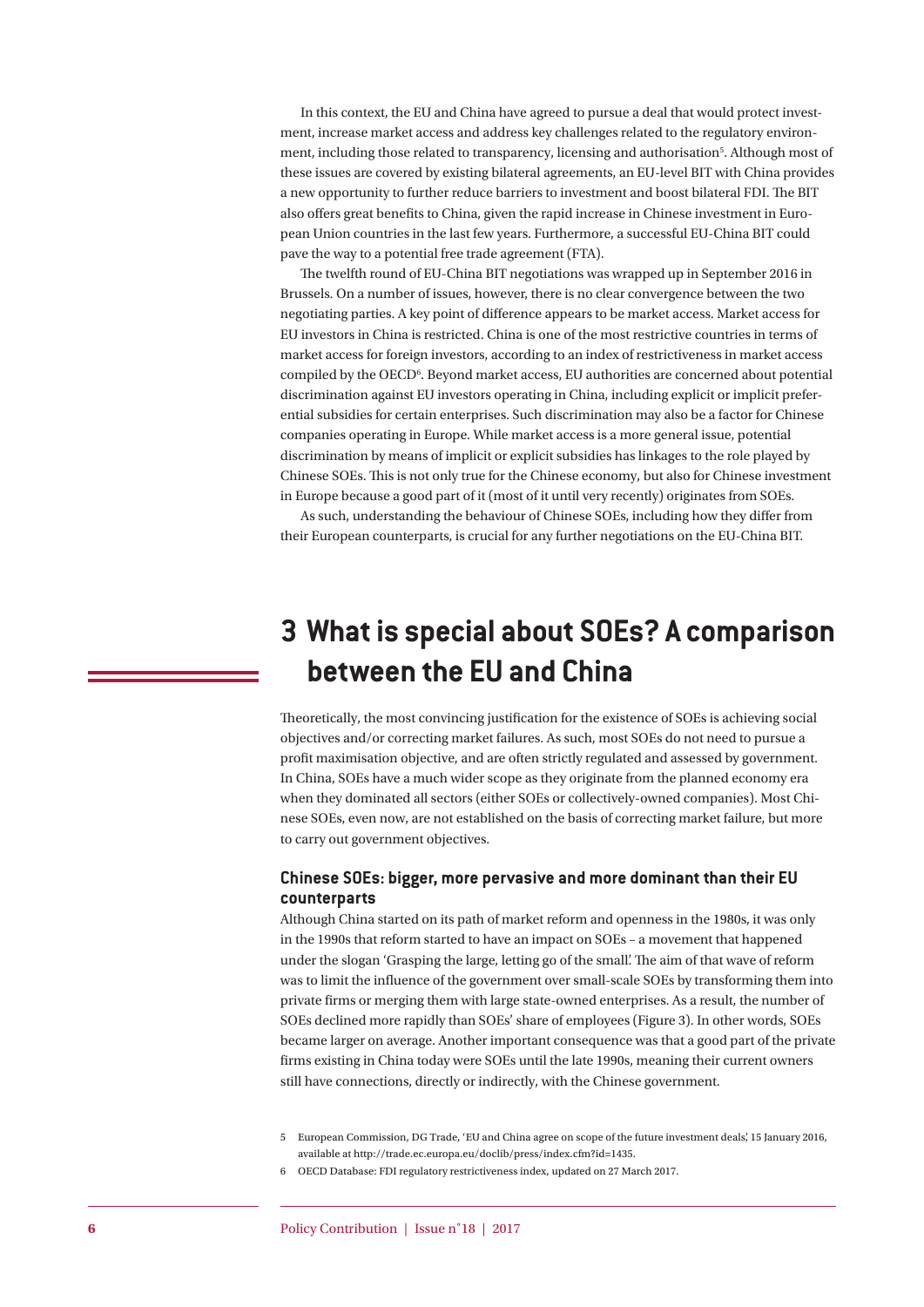**Figure 3: Chinese SOEs, shares of employees and profits**



Source: Bruegel based on China Statistics Yearbook. Note: Data for number of SOEs is missing from 2003-05, so the plots are smoothed over the three year period.

Since the late-1990s reforms, the Chinese government has pursued a number of initiatives to reform SOEs, but the logic has switched away from privatisation to improving efficiency while maintaining the role of the state in the production of goods and services. The ultimate objective of the ongoing reform has shifted to creating corporate giants that can compete globally<sup>7</sup>. Those giants remain state-controlled, especially in strategic sectors. Nearly 70 percent of the Chinese firms in the Forbes Global 2000 list of the world's largest public companies are SOEs<sup>8</sup>. However, in terms of the share of SOEs in the market value of its largest companies, China ranks third globally after Qatar and the United Arab Emirates (OECD, 2016).

State-owned enterprises in the EU are of a very different nature. They are generally smaller than Chinese SOEs. They are typically found in sectors affected by potential market failure and externalities, such as utilities. Figure 4 shows SOEs' share of total employment in 21 EU countries. Together, the EU's SOEs have an employment share below 10 percent, which is much lower than that of the SOEs in China in 2015.

#### 12% 10% 8% 6% 4% 2%  $n%$ Poland Greece Ireland Belgium Lithuania Portugal Estonia Hungary Sweden Latvia Slovenia Finland FranceEstonia letherland **Jnited Kingdom** Denmark Italy **Germany** zech Republic Austria Netherland United Kingdom Czech Republic

#### **Figure 4: Employment in SOEs, % of total employment**

Source: Bruegel based on European Commission (2016), OECD, World Bank and Eurostat.

- 7 Colin Simpson, 'China's Reform of SOEs May Look a Little Odd to the West: Goldman', *Bloomberg*, 8 September 2016, available at https://www.bloomberg.com/news/articles/2016-09-08/goldman-sachs-sees-chinese-soe-reform-just-not-as-west-knows-it.
- 8 See Forbes Global 2000, https://www.forbes.com/global2000/.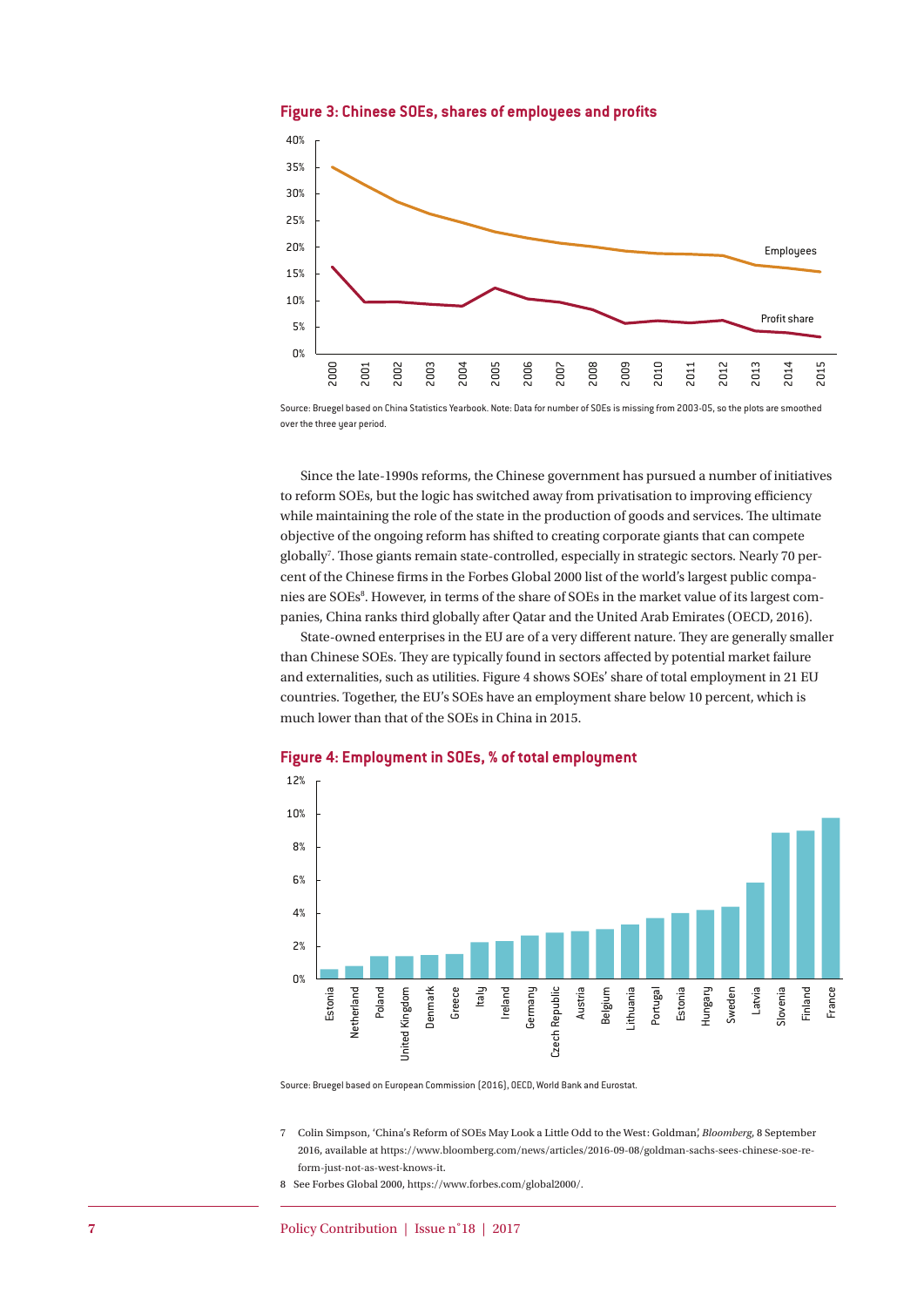Though relatively large, Chinese SOEs tend to perform worse than their private peers. We calculated the assets and profit distribution of Chinese listed companies – SOEs and private firms. On average, SOEs own more assets than private firms but their profitability is lower (Figure 5). Our results are in line with those of Hsieh and Song (2015).





Source: Bruegel. Note: we calculated the probability distribution of the listed companies' assets (left) and profits (right) for Chinese SOEs andPOEs separately. To make sure our results are not sensitive to extreme values, data is truncated with firms above and below 5 percentiles for both variables.

Another important characteristic of Chinese SOEs is their industry coverage. Chinese SOEs seem to be much more engaged in manufacturing than European SOEs. More than 30 percent of Chinese SOEs are in the manufacturing sector and 55 percent of SOE employees work for manufacturing firms. The equivalent EU figures are 2.8 percent and 4.8 percent (Table 3). This is not so surprising if we consider that the manufacturing sector is larger in China, but this is not the whole story. The figures also highlight the Chinese government's industrial policy to develop what has long been a key strategic sector.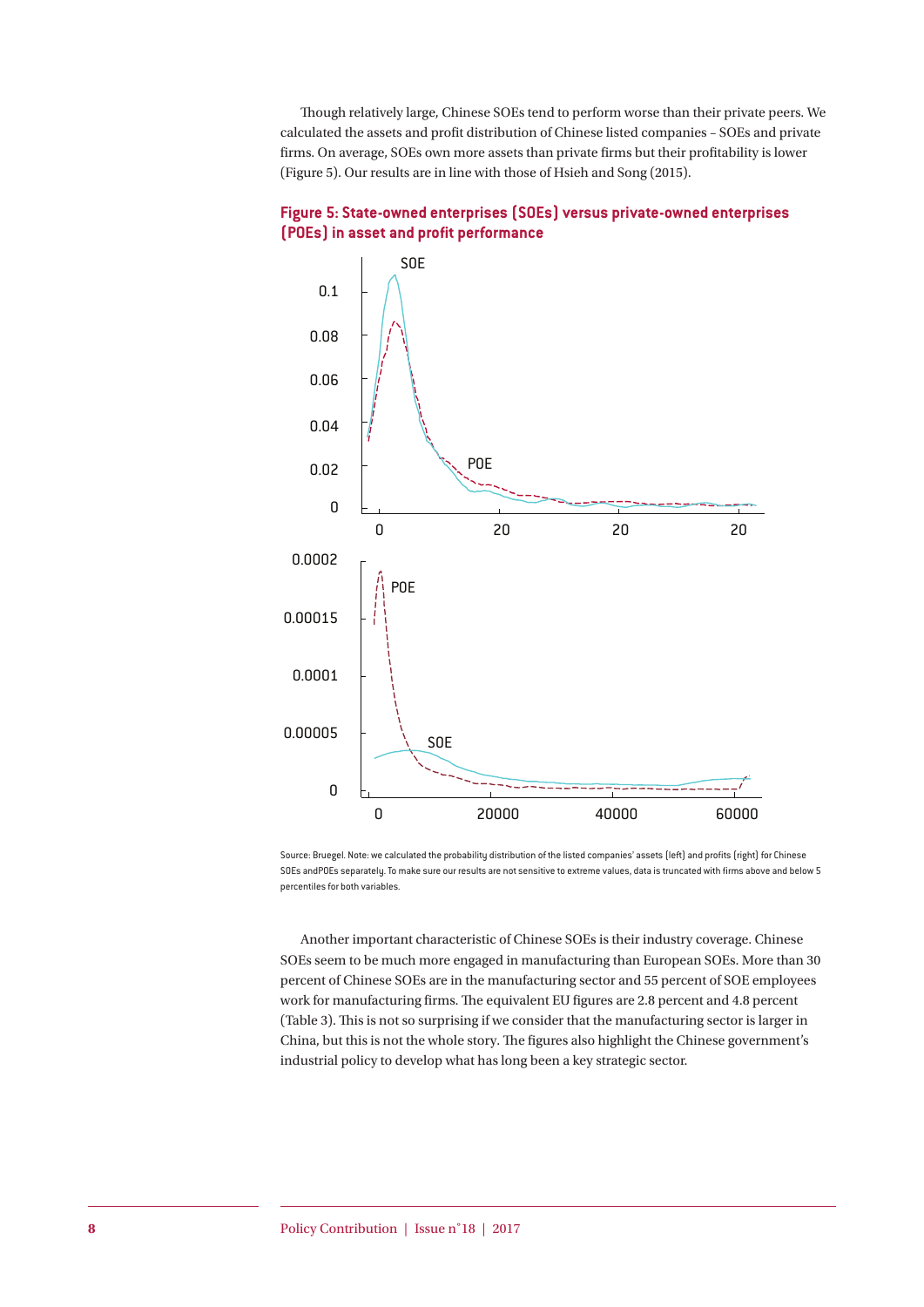|                              |        | Number of sectorial<br><b>SOEs/Total SOEs</b> |        | <b>Employment of</b><br>sectorial SOEs/Total<br><b>SOEs</b> |  |
|------------------------------|--------|-----------------------------------------------|--------|-------------------------------------------------------------|--|
|                              | China  | EU                                            | China  | EU                                                          |  |
| Agriculture, forest, fishing | 2.21\% | 0.70%                                         | 1.69%  | 2.48%                                                       |  |
| Manufacturing                | 31.32% | 2.81\%                                        | 55.48% | 4.81%                                                       |  |
| Services                     | 66.47% | 96.49%                                        | 42.83% | 92.71%                                                      |  |

#### **Table 3: Sectoral distribution of SOEs in China and the EU: number of firms and employment**

Source: Bruegel based on Source: (1) Chinese National Bureau of Statistics; (2) Author's calculation based on BvD Amadeus/Orbis data set. Kalemli-Ozcan et al. (2015) presents a comprehensive introduction of the dataset.

To further highlight the extensive presence of SOEs in China, even among large firms, Table 4 shows the sectoral breakdown of the revenues of Chinese firms for state-owned, private-owned and foreign-owned firms. Chinese SOEs lead in many strategically important sectors beyond manufacturing, while foreign ownership is very limited even in sectors that are officially open to foreign competition.

|                             | <b>SOE</b> | <b>POE</b> | <b>FOE</b> |
|-----------------------------|------------|------------|------------|
| Health                      | 58.92%     | 41.06%     | 0.02%      |
| <b>Wholesale and Retail</b> | 2.20%      | 97.73%     | $0.08\%$   |
| Construction                | 24.43%     | 75.26%     | 0.30%      |
| Culture                     | 54.71%     | 44.36%     | 0.94%      |
| Education                   | 34.06%     | 64.85%     | 1.09%      |
| Finance                     | 21.74%     | 76.78%     | 1.48%      |
| Accommodation               | 25.96%     | 71.60%     | 2.44\%     |
| <b>Real Estate</b>          | 7.32%      | 90.11%     | 2.57%      |
| Environment                 | 43.65%     | 53.51%     | 2.83%      |
| Research                    | 33.94%     | 62.28%     | 3.78%      |
| Lease and Business          | 26.94%     | 64.65%     | 8.41%      |
| Restaurant                  | 4.00%      | 86.96%     | 9.04%      |
| Manufacturing               | 15.11%     | 75.26%     | 9.63%      |

#### **Table 4: Sectorial sales distribution of SOEs, POEs and FOEs in China in 2008**

Source: Bruegel based on China's Economic Census Data. Note: FOE = foreign-owned enterprise

#### **The special environment for Chinese SOEs**

The fact that Chinese SOEs are generally larger and more pervasive than their global peers, but are also less profitable than private companies has its roots in the special corporate governance of SOEs. The appointment of SOEs' managers is still political, at least to some extent. Before 1992, SOEs' managers were government officials. After China's deepening market economy reform, the method of selecting SOE leaders was changed to a combination of official recommendation and market recruitment. Nevertheless, given that most SOE executives still retain an administrative rank, prospects for promotion in SOEs are significantly influenced by political decisions. A second reason for the relatively lower profitability of Chinese SOEs is their compliance with non-economic administrative orders. This is very hard to quantify but can be illustrated by a number of examples. A well-known issue is the treatment of overcapacity in SOEs. Bankruptcy is not an option for fear of its social impact through increased unemployment. Therefore, many steel companies have had no choice but to turn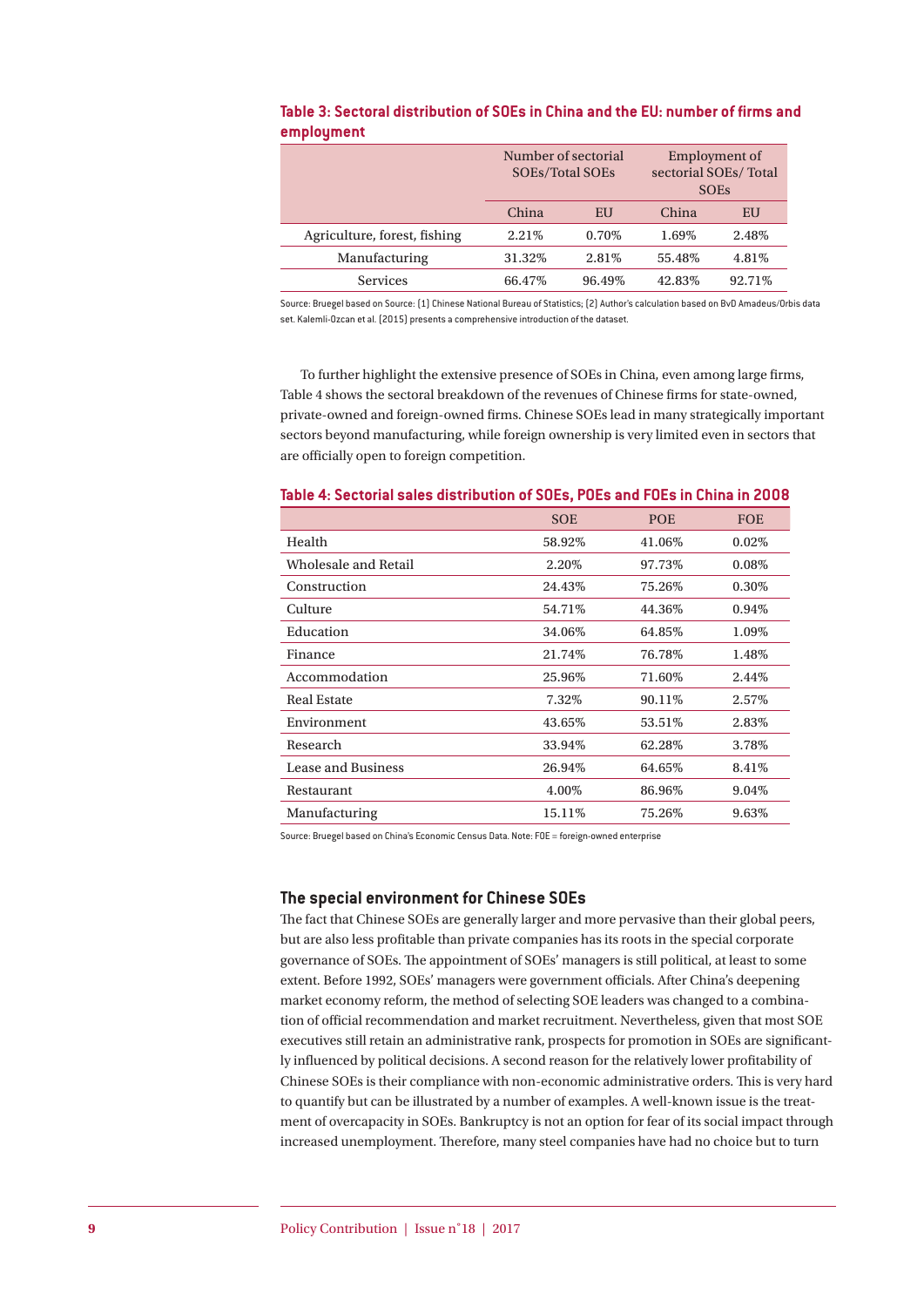into unprofitable 'zombie enterprises'. Such non-economic orders can come from local, as well as central, government. A recent example is the Beijing government's political objective to reduce the population density in Beijing. To do this, the Beijing government requires some SOEs in Beijing's urban region to move to suburban areas, regardless of the potentially negative impacts on profits and employees<sup>9</sup>.

However, it is also because of SOEs' connections to the political hierarchy that they have access to benefits from the government, such as cheaper and easier access to financing than is available to private enterprises. Other sources of preferential treatment for SOEs seem to raise even greater levels of concern, according to an OECD survey (Table 5).

| Level of concern                 |               |          |     |  |  |  |
|----------------------------------|---------------|----------|-----|--|--|--|
| Type of preferential treatment   |               |          |     |  |  |  |
|                                  | <b>Strong</b> | Somewhat | Low |  |  |  |
| Preferential financing           | 15%           | 62%      | 23% |  |  |  |
| Explicit/implicit guarantee      | 15%           | 31\%     | 54% |  |  |  |
| Outright subsidies               | 38%           | 23%      | 39% |  |  |  |
| Regulatory exemptions            | 25%           | 33%      | 42% |  |  |  |
| Position in domestic marketplace | 38%           | 39%      | 23% |  |  |  |
| Access to state information      | 46%           | 36%      | 18% |  |  |  |

#### **Table 5: Types of preferential treatment for SOE investments**

Source: OECD (2016).

#### **Will global consumers benefit from Chinese SOEs? Not necessarily**

One could make a case that Chinese SOEs might not foster competition but could still be good for global consumers because they drive prices down even in tradable sectors, such as manufacturing. More specifically, given the intrinsic advantages SOEs have, coupled with their relatively lower profitability and managerial efficiency, the key question is whether such undue advantages can enable SOEs to set lower-than-equilibrium prices, which could possibly undercut competitors. Even if Chinese SOEs are capable of setting prices lower than their marginal costs because of subsidies (ie conduct dumping policies), and could thus weaken the EU's competitive environment, the final impact on welfare for the EU is ambiguous, because the consumer can benefit from lower prices and increased product variety. In that regard, market access seems to be the key factor for tilting the balance from a positive to a negative impact, according to Brander and Krugman (1983). In other words, market access helps maintain consumer welfare when dumping happens. The problem is that market access is indeed an issue in China, not only for foreign companies but even for private Chinese companies. This is why it is hard to argue that consumer welfare might be increased as a consequence of lower prices being set by Chinese SOEs.

#### **Should the focus be on SOEs when looking at market dominance and its consequences?**

Chinese private firms, including many in the manufacturing sector, were partially privatised in the late 1990s and early 2000s but still retain strong connections to the Chinese government. More specifically, five percent of Chinese private firms are under the direct control of Communist Party of China (CPC) members (Milhaupt and Zheng, 2015), and even non-party

9 McKinsey & Company Blog, 'Why China Should Move State-Owned Enterprises Out of Beijing', 22 October 2015, available at http://mckinseychina.com/why-china-should-move-state-owned-enterprises-out-of-beijing/.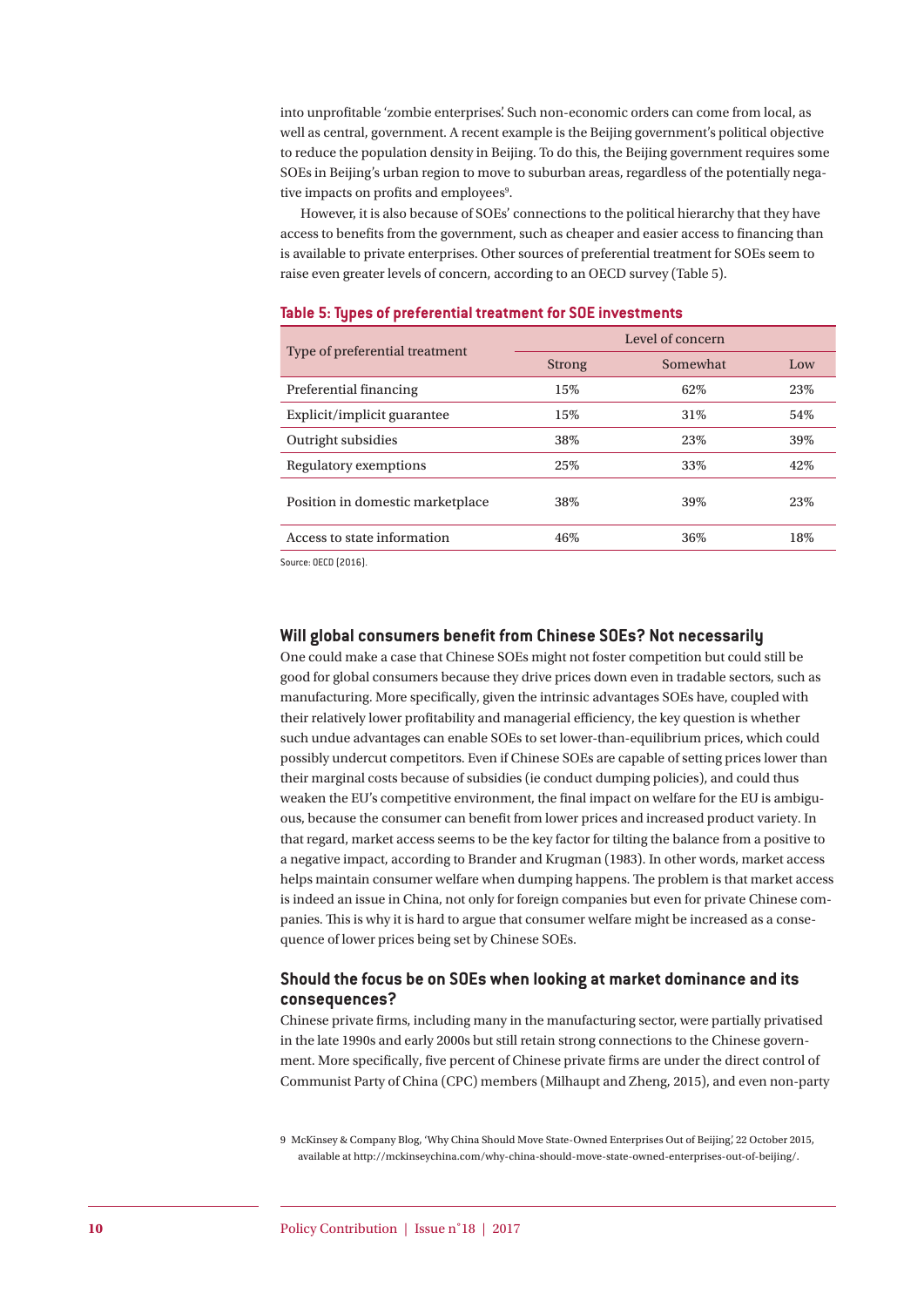entrepreneurs are also likely to pursue political resources and sometimes recruit CPC members or those people with relationships with government, in order to improve their chances of accessing scarce resources. A striking example is that more than 150 Chinese billionaires belong to a group of lawmakers in the National People's Congress, China's top legislature, or to the Chinese People's Political Consultative Conference, the leading political advisory board<sup>10</sup>. More generally, Milhaupt and Zheng (2015) show striking similarities between SOEs and some special private companies, leading them to argue that "*drawing a stark distinction between SOEs and privately owned firms (POEs) misperceives the reality of China's institutional environment.*" In the same vein, a number of surveys conducted by Chinese officials<sup>11</sup> show that private firms directly owned by Party members and those related to political elites obtained significantly more bank loans than others. This result is also verified by Kung and Ma (2014), who find that China's poor environment in terms of property rights has not affected private enterprises much because, in such an environment, many private business owners devote time and money to developing political connections with the government in exchange for looser regulation and easier access to finance, which is similar to the general environment for SOEs.

## **4 The EU's concerns about Chinese SOEs: is it seeing the whole picture?**

The increasing economic magnitude of China's SOEs, and their eagerness to acquire foreign assets, has come as a shock for many European corporates. Some examples of recent European acquisitions by Chinese corporates are Pirelli by ChemChina and Louvre Hotels by Shanghai Jinjiang.

While Chinese corporates expand abroad, EU corporates seem to have increasing difficulty in accessing China's market. In this context, China has introduced a massive plan to support its own manufacturing industrial, the China Manufacturing 2025 Initiative. The ultimate goal of this initiative is to further enhance competitiveness in ten critical sectors, including new energy and rail transport equipment. Because targets have been set for the amount of local content, it seems clear that this plan will make it even more difficult for foreign investors to access China's market. According to a business confidence survey conducted in 2016, 57 percent of European firms believe that China's environmental regulations strongly disadvantage foreign companies (European Union Chamber of Commerce in China, 2016).

Chinese SOEs, aided by government industrial policy support schemes, have become major competitors for European firms. Figure 6 shows the number of companies included in the Forbes Global 2000 from China and ten major European countries. Excluding the UK, the number of Chinese Forbes Global 2000 firms has already reached the sum of the number of firms from all the other nine countries (France, Germany, Italy, Spain, Russia, Sweden, Netherlands, Ireland and Denmark). Competitive concerns are especially pressing for European manufacturers, because manufacturing is where China traditionally has a comparative advantage, and because of China's ambitious Manufacturing 2025 Initiative, which seeks to further strengthen the competitiveness of Chinese firms.

10 CNN, 'China's richest lawmakers are worth over \$500 billion', 3 March 2017, available at http://money.cnn. com/2017/03/03/news/economy/billionaire-chinese-lawmakers-npc/.

<sup>11</sup> The survey was conducted through face-to-face interviews in 1995, 2000, 2006 and 2010 by a CPC central committee department, the United Front Work Department, and two ministry level central government agencies, The National Association of Industry and Commerce, and The State Administration for Industry and Commerce. To make the survey representative of the population of nationwide registered private firms, a stratified random sampling procedure was applied. See Guo *et al* (2014).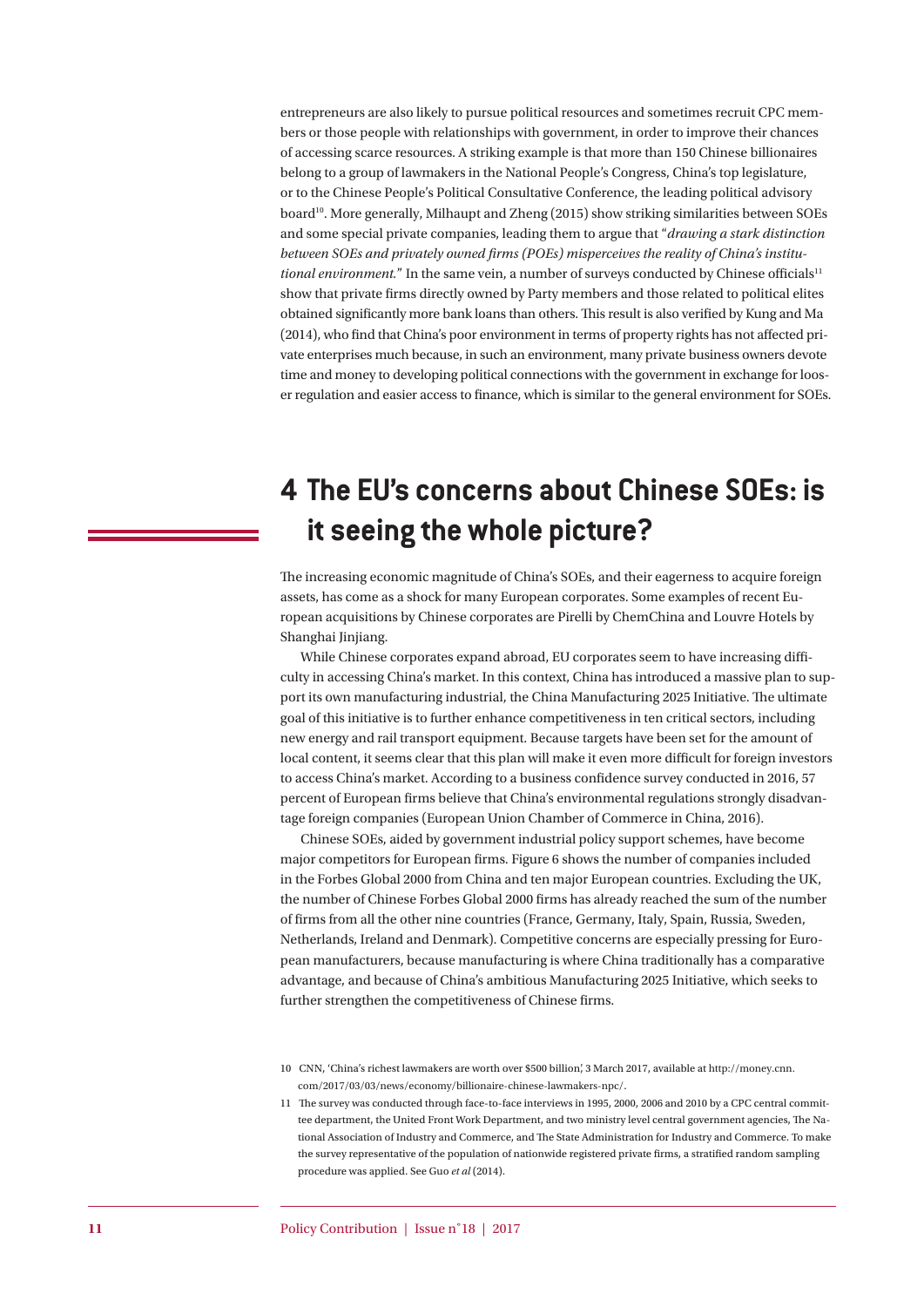

**Figure 6: Forbes 2000 companies for China and selected European countries**

Source: Bruegel based on Forbes.

Against this backdrop, the EU is also taking steps to revive its industrial sector but within a very different framework, which aims to preserve competition and avoiding distortions (Veugelers, 2013). China's rising SOEs and the support they receive undoubtedly challenge the EU's spirit of competition and even its industrial policy. As such, correcting the apparently undue advantages that Chinese SOEs enjoy is an obvious policy target for the EU in the ongoing negotiations with China on a BIT.

From a practical point of view, however, targeting SOEs in the BIT negotiation might not be the best strategy for the EU to tackle this concern. As we have noted, a number of Chinese private companies also benefit from political access, similarly to the SOEs. If the EU were to set particularly rigorous rules for Chinese SOEs, it could leave more room for politically-connected Chinese private firms to gain government support for mergers and acquisitions in the European market. It is also hard to argue that all Chinese SOEs behave in the same way. Zhao (2015) finds evidence of a competitive environment for a number of Chinese SOEs insofar as they make investment decisions without government influence.

On this basis, the EU should not impose specific conditions on SOEs within the EU-China BIT, but should rather push for general policies that apply to both SOEs and private companies. In other words, instead of focusing on ownership, the EU should look into the state-centred institutional framework in which firms operate in China and how that might give them an advantage over European companies. The most important advantage Chinese companies enjoy is the difficult access to the Chinese market that their foreign competitors face. Therefore, liberalising market access is the most urgent step to be taken in order to create a level playing field so that European firms can compete with Chinese SOEs. This relates to the second aspect of the EU-China BIT: European investment in China.

#### **European companies investing in China**

European companies have long been present in China and have accumulated a stock of FDI of €357 billion if Hong Kong is included. Though the flow of FDI has stagnated since 2011, China remains an important market for many European corporations.

From the perspective of European companies investing in China, the first and foremost issue is market access. The EU Chamber of Commerce in Beijing has reported increasingly unfair treatment of foreign companies (European Union Chamber of Commerce in China, 2016a), and the OECD ranks China the second most restrictive country for FDI in the world,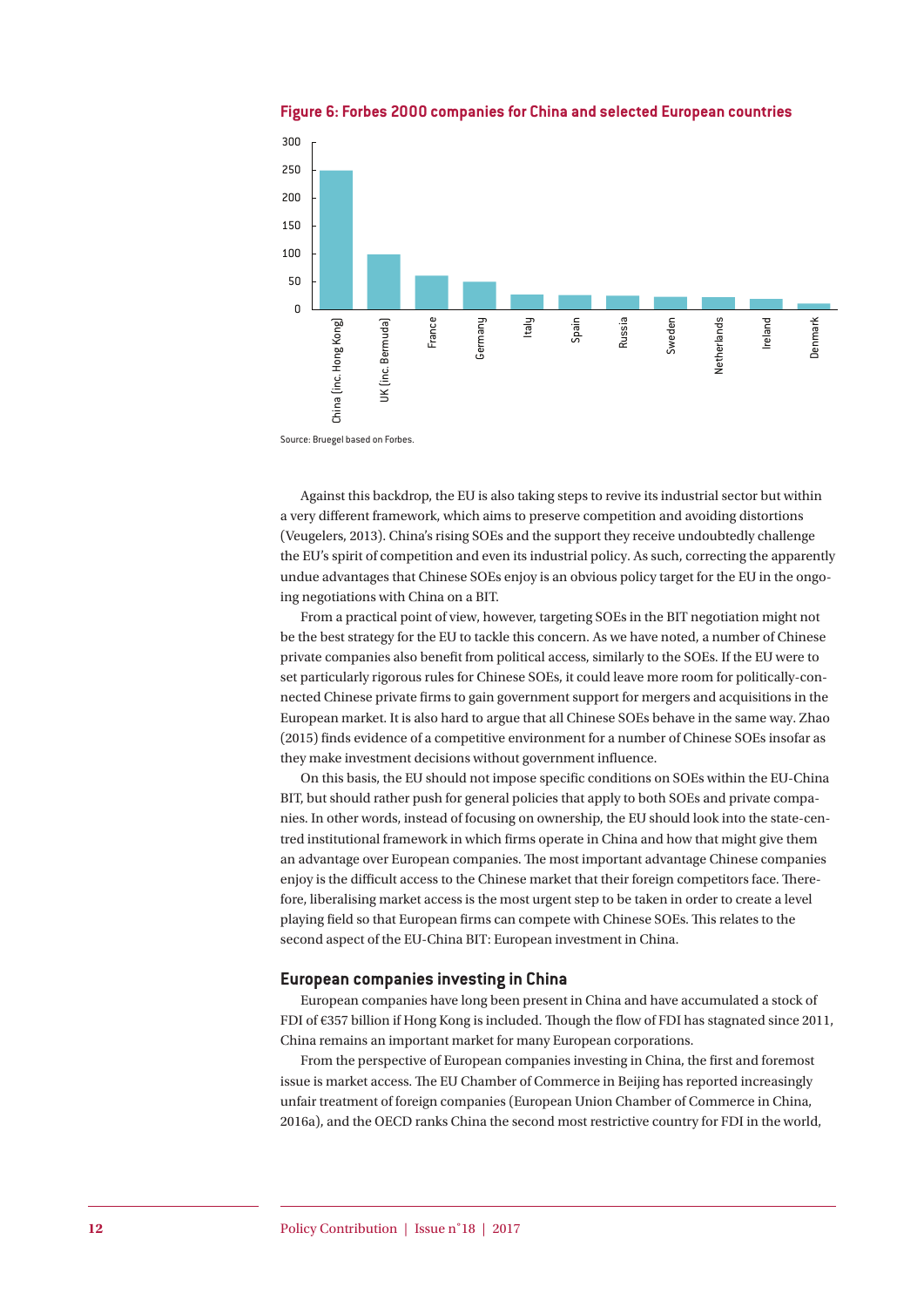with only the Philippines more restrictive<sup>12</sup>. The question is whether this is related to the pervasive role of SOEs in the Chinese economy.

The answer, from our perspective, is that even Chinese private companies are denied access to some key sectors in the Chinese market on the grounds of security (including economic security) and based on a web of different laws and regulations, the most important being the anti-monopoly law. As we have shown (Table 4), the sectoral distribution of Chinese SOEs confirms that they are particularly favoured in the sectors considered strategically important by the government, including energy, infrastructure, utilities and finance. The EU Chamber of Commerce in China (2016b) finds these sectors to be the most difficult for European firms to access.

### **5 Policy suggestions for the European Union**

Our analysis shows that Chinese SOEs differ from European SOEs in many ways and represent a risk of unfair competition for EU companies in both China and Europe. However, the EU should not over-focus on SOEs in the EU-China BIT negotiations because some large Chinese private companies also benefit from preferential market access in China, which also gives them a comparative advantage when operating abroad.

The first priority issue that an EU-China BIT should pursue is market liberalisation, so that any market access granted through the BIT puts European companies on an equal footing to their Chinese competitors (even with SOEs). This obviously requires, at least, reciprocity. In fact, market liberalisation is important not only for foreign companies but also for Chinese private companies so that gains are also shared with China (European Parliament, 2016).

Within the negotiation of the EU-China BIT, it seems important for the EU to continue to pursue reciprocity in terms of the treatment of corporate governance and, more generally, market access. Many concerns about the behaviour of SOEs are rooted in their complex corporate structures, which result in limited disclosure of their financial information. Beyond the EU's bilateral negotiations with China, one could think of other – multilateral – venues through which to pursue more market-driven corporate governance for Chinese SOEs. The most obvious route would be for China to become a member of OECD or, at least, to comply voluntarily with global principles of corporate governance. Such measures would be in the EU's interests and in the interests of China, which has repeatedly declared its determination to continue with its economic liberalisation. Pressure from the EU can only but help Chinese authorities push for further liberalisation.

In terms of specific aims for the EU-China BIT, the first priority, clearly based on the principle of reciprocity, should be that China's 'negative list' for market access should be narrowed considerably and extended beyond China's special economic zones to the whole Chinese territory. This goal remains distant as China's negative list continues to get longer, underpinned by a law that can limit investment for national security – or even economic – reasons13. FDI is highly restricted in China outside the special economic zones, with foreign investment permitted in very few sectors (positive list) and requirements to comply with as many as three foreign company laws14. A shorter negative list with broader coverage would significantly lift

<sup>12</sup> OECD Database: FDI regulatory restrictiveness index, updated on 27 March 2017

<sup>13</sup> China has stipulated rigorous censorship rules even for the special free trade zones. See http://www.gov.cn/ zhengce/content/2015-04/20/content\_9629.htm.

<sup>14</sup> 'China advances foreign investment and negative list reform with seventh draft catalogue', see http://www.linklaters.com/Insights/AsiaNews/LinkstoChina/Pages/China-advances-foreign-investment-negative-list-reform-seventh-draft-catalogue.aspx.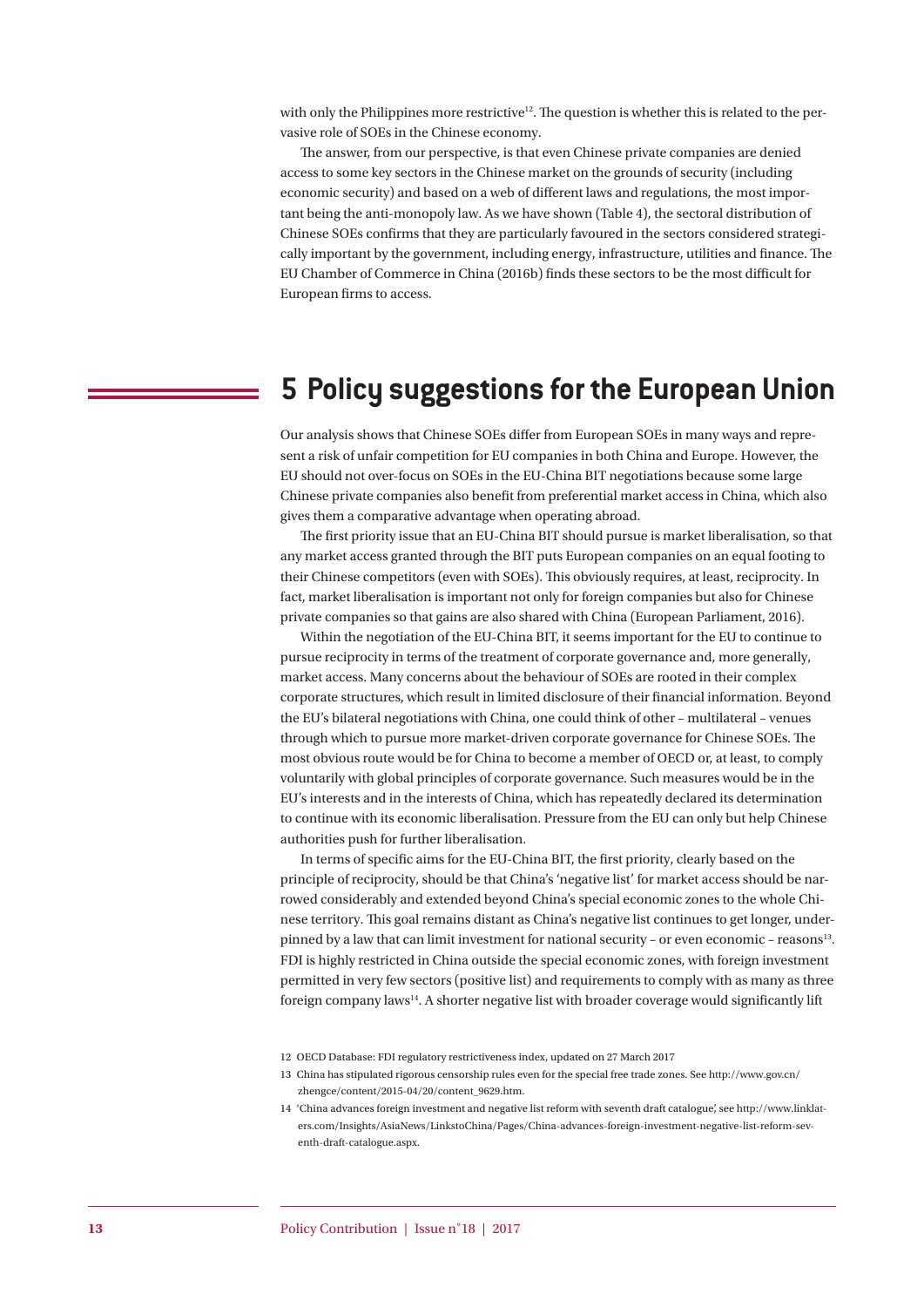market access restrictions in the currently prohibited industries for EU companies. Opening up more sectors would be mutually beneficial, as it would help China further liberalise.

The second issue for the EU-China BIT relates to market access beyond the treatment of foreign companies. As we have noted, a key advantage for Chinese SOEs is their favourable access to certain industries. The Chinese government sometimes even uses anti-monopoly laws to protect the interests of some specific companies – and not only SOEs (Epstein, 2014). Revising the anti-monopoly law and other legal protections that benefit SOEs relative to other corporations are also essential and would be beneficial for China.

Third, the EU should build a firewall against potential problems related to Chinese investment in Europe. The two key instruments in this respect are the EU's competition policy and dispute resolution framework to regulate the operations of Chinese SOEs in the EU. Identifying unfair behaviour by a firm can be easier after a firm reveals its status by operating in the EU market. An appropriate dispute settlement mechanism can protect both European and Chinese corporates. Among the different options, an investor-state dispute settlement system (ISDS) seems to be favoured15 internationally, but would need to be revised so that governments (either China or EU governments) do not fall prey to corporates suing them without clear justification. Furthermore, in the Chinese case, the very close links between corporates and the Chinese government (especially when operating abroad) could make ISDS a double edged sword for the EU, because in certain cases China could, for its own purposes, support its enterprises in suing EU companies. In addition, the implementation of the ISDS might be difficult in China where experience with investor-state arbitration is rather limited and there is very low probability that the Chinese government will enforce foreign court decisions (US-China Economic and Security Review Commission, 2016). A revision of the ISDS is thus warranted to balance the interests of the parties in the BIT negotiation $16$ .

### **References**

- Brander, James A. and Paul Krugman (1983) 'A Reciprocal Dumping Model of International Trade', *NBER Working Paper* No.1194, National Bureau of Economic Research
- Epstein, Richard A. (2014) 'Curbing the Abuses of China's Anti-Monopoly Law: An Indictment and Reform Agenda', George Mason University School of Law, available at https://sls.gmu.edu/cpip/ wp-content/uploads/sites/31/2014/04/Curbing-the-Abuses-of-Chinas-Anti-Monopoly-Law.pdf
- European Commission (2016) 'State-Owned Enterprises in the EU: Lessons Learnt and Ways Forward in a Post-Crisis Context', *Institutional Paper* 031, July
- European Parliament Briefing (2016) 'State-owned Enterprise (SOE) Reforms in China: A Decisive Role for the Market at Last?' *EPRS Briefing*, available at http://www.europarl.europa.eu/RegData/etudes/ BRIE/2016/583796/EPRS\_BRI(2016)583796\_EN.pdf
- European Union Chamber of Commerce in China (2016) *European Business in China: Business Confidence Survey*, available at http://www.europeanchamber.com.cn/en/publications-archive/516/ Business\_Confidence\_Survey\_2017
- European Union Chamber of Commerce in China (2016a) *Annual Report 2016*, available at http://www. europeanchamber.com.cn/en/publications-archive/514/Annual\_Report\_2016
- European Union Chamber of Commerce in China (2016b) 'European Business in China Position Paper 2016/2017', available at http://www.europeanchamber.com.cn/en/publications-position-paper
- Guo, Di, Kun Jianga, Byung-Yeon Kimb and Chenggang Xua (2014) 'Political economy of private firms in China', *Journal of Comparative Economics* 42 (2): 286-303
- 15 China is now more in favour of including ISDS in trade or investment deals, as shown by the FTA with Australia that was signed in 2014.
- 16 The EU has already put forward a different proposal, namely the International Court System, to correct the alleged shortcomings of ISDS, but not all EU countries agree because it would imply giving companies a status close to sovereignty status.